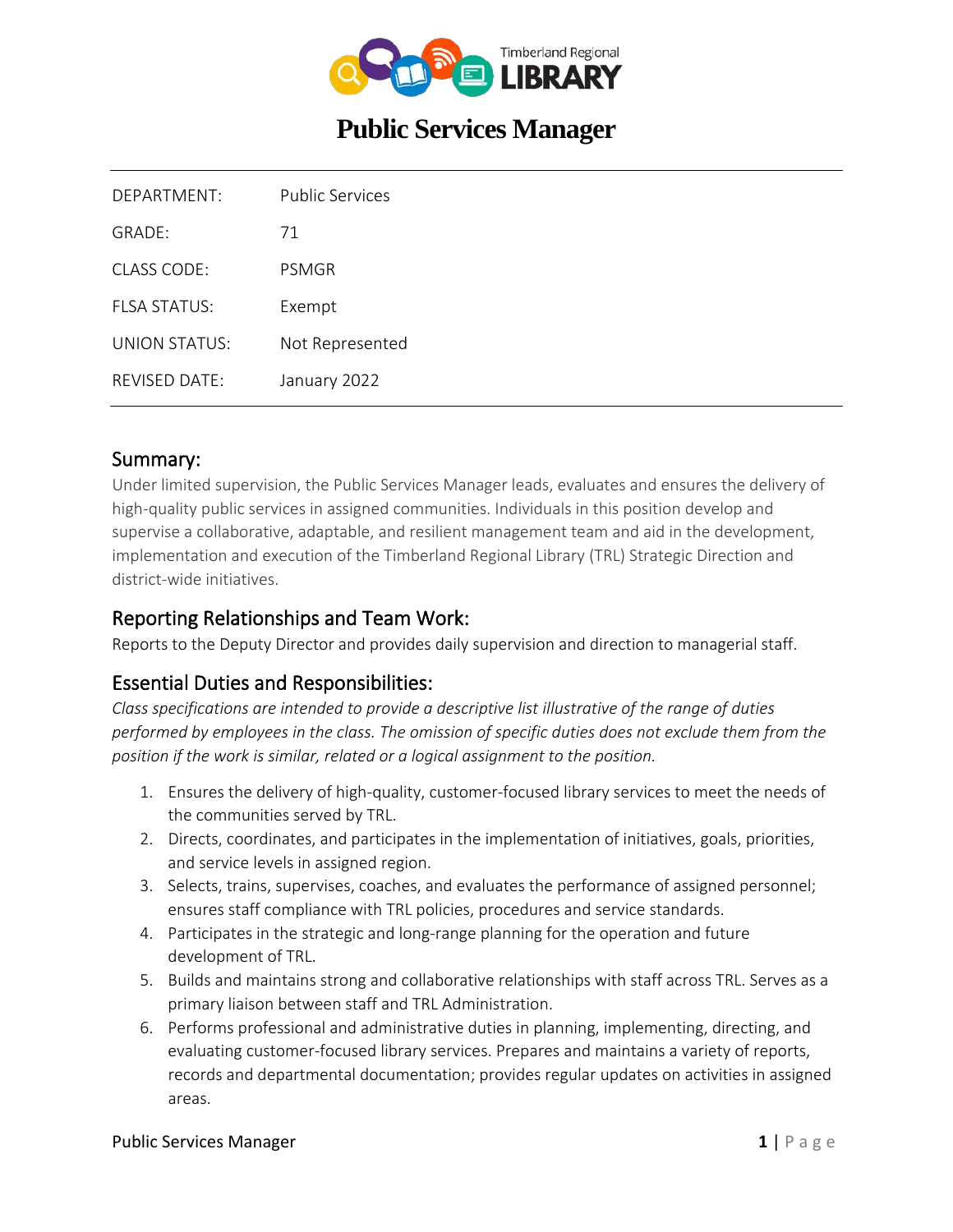- 7. Participates in community, state and/or national organizations; recommends and coordinates pilot projects for TRL.
- 8. Facilitates and serves on various committees and task forces, including the Public Services Team. Represents the library in interactions with community groups, outside organizations, and the general public; builds and maintains productive community partnerships and communication channels.
- 9. Responds to and resolves patron inquiries and complaints. Accurately communicates library policies to the public and brings matters of public concern to the attention of Administration when appropriate.
- 10. Performs other duties as assigned or required.

# Core Skills and Qualities:

*Employees are expected to demonstrate the following qualities at all times:*

- 1. Establish and maintain effective working relationships with internal staff, outside organizations, and the general public.
- 2. Positively reflect TRL's mission, vision, and values to the staff and public.
- 3. Effective organizational and time management skills, including the ability to multitask, manage multiple projects at the same time and adapt to changing priorities to meet demands of the department.
- 4. Communicate effectively verbally and in writing.
- 5. Demonstrate quality customer service.
- 6. Exhibit reliability and dependability. Demonstrate punctuality and regular and consistent attendance.

# Required Knowledge, Skills, and Abilities:

*Employees are expected to perform or possess the following:*

- 1. Current knowledge of facilitating the delivery of high-quality, customer-focused public library services, operations and programming.
- 2. Knowledge of current trends and developments in the field of public library services.
- 3. The ability to identify complex problems and examine, evaluate and interpret facts and relevant information to recommend resolutions.
- 4. Critical thinking and good judgement to meet the needs of patrons, staff and the public.
- 5. Ability to gather, analyze and compile data for the development of statistics, reports, processes, procedures and recommendations to improve service and staff efficiency.
- 6. Understanding of the process to prepare and administer budgets, maintain financial and statistical records; make fiscally responsible decisions and circulate instructional information according to established procedures.
- 7. Knowledge of supervisory principles, practices and methods and the ability to lead and delegate tasks and authority effectively.
- 8. Efficient independent decision-making and organization skills, and the ability to prioritize tasks, manage multiple projects at the same time, and adapt to changing priorities to meet the demands of the district.